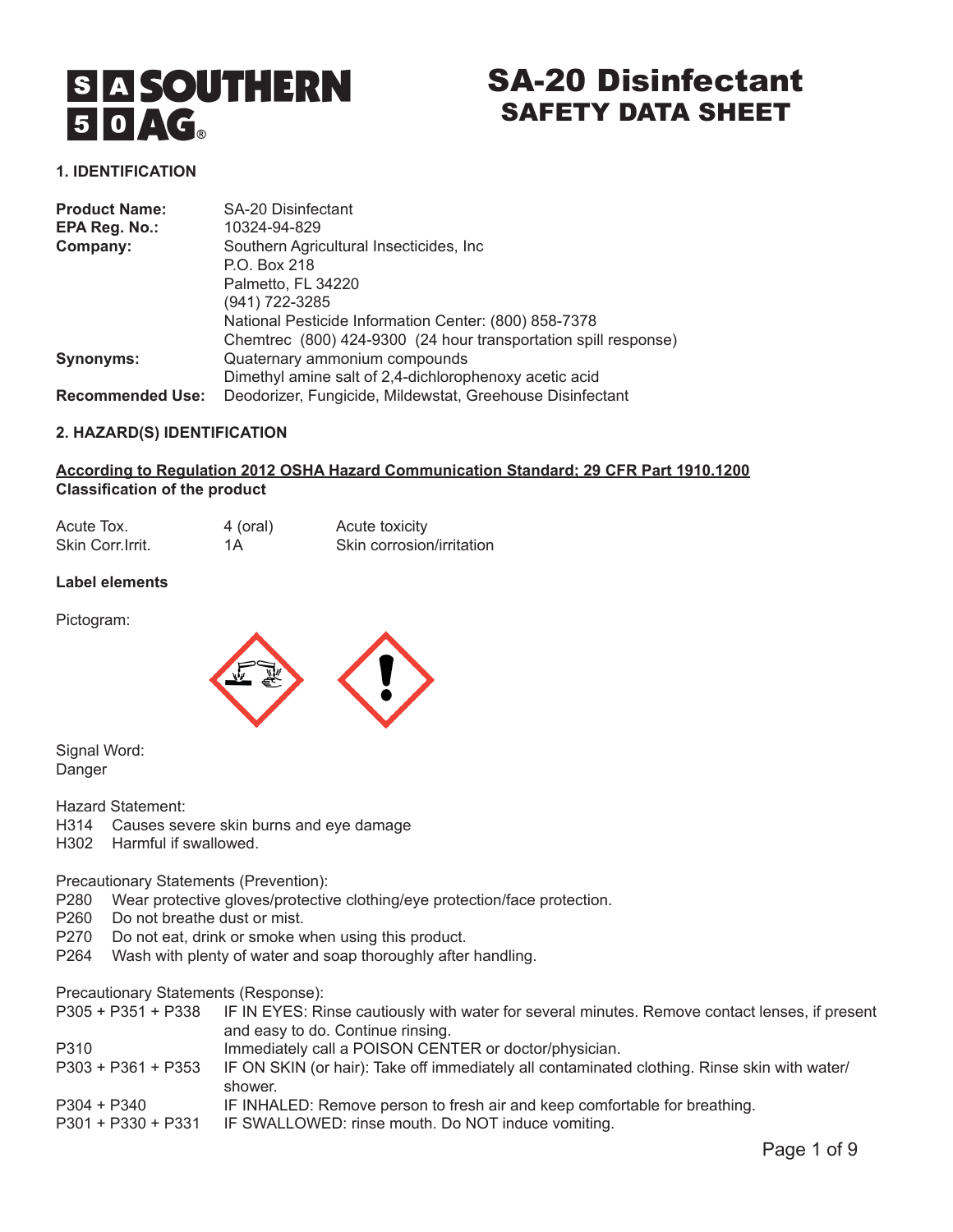Precautionary Statements (Storage): P405 Store locked up.

Precautionary Statements (Disposal): P501 Dispose of contents/container to hazardous or special waste collection point.

#### **Hazards not otherwise classified**

Labeling of special preparations (GHS):

The following percentage of the mixture consists of components(s) with unknown hazards regarding the acute toxicity: 23 dermal The following percentage of the mixture consists of components(s) with unknown hazards regarding the acute toxicity: 20 oral The following percentage of the mixture consists of components(s) with unknown hazards regarding the acute toxicity: 20 Inhalation - vapour

The following percentage of the mixture consists of components(s) with unknown hazards regarding the acute toxicity: 20 Inhalation - mist

#### **According to Regulation 1994 OSHA Hazard Communication Standard; 29 CFR Part 1910.1200 Emergency overview**

DANGER: CORROSIVE. KEEP OUT OF REACH OF CHILDREN. KEEP OUT OF REACH OF DOMESTIC ANIMALS. CAUSES IRREVERSIBLE EYE DAMAGE. CAUSES SKIN BURNS. HARMFUL IF SWALLOWED. HARMFUL IF ABSORBED THROUGH SKIN. Avoid contact with the skin, eyes and clothing. Wash thoroughly after handling.

#### **3. COMPOSITION/INFORMATION ON INGREDIENTS**

#### **According to Regulation 2012 OSHA Hazard Communication Standard; 29 CFR Part 1910.1200**

| <b>CAS Number</b> | Weight %       | <b>Chemical name</b> |
|-------------------|----------------|----------------------|
| 64-17-5           | $1.0 - 5.0 \%$ | Ethanol              |

# **According to Regulation 1994 OSHA Hazard Communication Standard; 29 CFR Part 1910.1200**

| <b>CAS Number</b> | Weight %    | <b>Chemical name</b>                                                                              |
|-------------------|-------------|---------------------------------------------------------------------------------------------------|
| 68391-01-5        | $10.0 \%$   | quarternary ammonium compounds, benzyl-C12-18- alkyldimethyl, chlorides                           |
| 85409-23-0        | $10.0 \%$   | Quaternary ammonium compounds, C12-14- alkyl (ethyl phenyl) methyl<br>dimethyl, chlorides Ethanol |
| 64-17-5           | $\leq$ 80.0 | Proprietary ingredients                                                                           |

# **4. FIRST AID MEASURES**

#### **Description of first aid measures**

#### **General advice**:

First aid providers should wear personal protective equipment to prevent exposure. Remove contaminated clothing. Move person to fresh air. If person is not breathing, call 911 or ambulance, then give artificial respiration, preferably mouth-tomouth if possible. Call a poison control center or physician for treatment advice. Have the product container or label with you when calling a poison control center or doctor or going for treatment. Page 2 of 9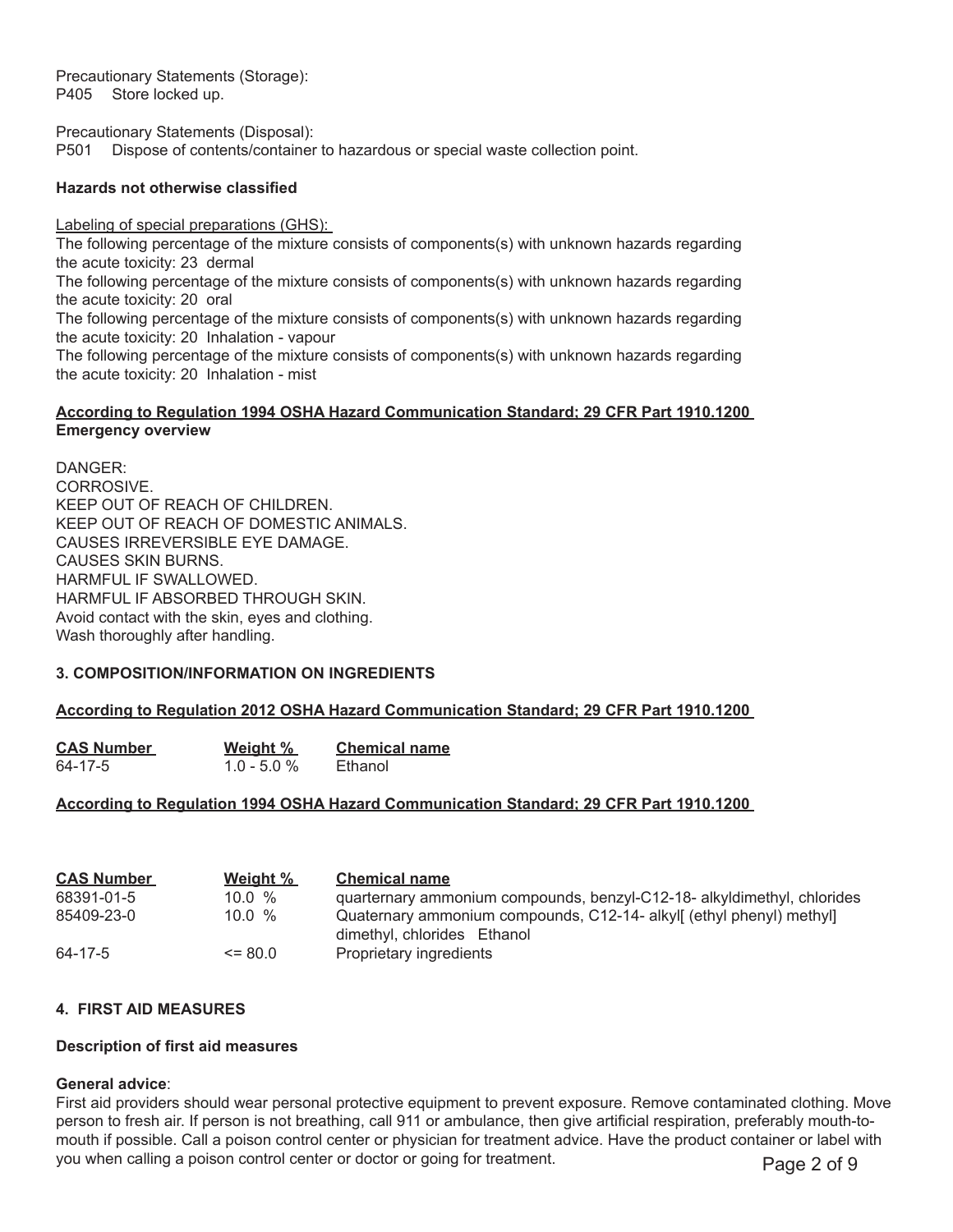# **If inhaled:**

Remove the affected individual into fresh air and keep the person calm.

#### **If on skin:**

Rinse skin immediately with plenty of water for 15 - 20 minutes.

# **If in eyes:**

Hold eyes open and rinse slowly and gently with water for 15 to 20 minutes. Remove contact lenses, if present, after first 5 minutes, then continue rinsing.

### **If swallowed:**

Never induce vomiting or give anything by mouth if the victim is unconscious or having convulsions. Do not induce vomiting. Have person sip a glass of water if able to swallow.

### **Most important symptoms and effects, both acute and delayed**

### **Indication of any immediate medical attention and special treatment needed**

Note to physician

Treatment: Treat according to symptoms (decontamination, vital functions), no known specific antidote.

### **5. FIRE-FIGHTING MEASURES**

### **Extinguishing media**

Suitable extinguishing media: water spray

### **Special hazards arising from the substance or mixture**

Hazards during fire-fighting:

carbon monoxide, carbon dioxide, nitrogen dioxide, nitrogen oxide, amine derivatives. If product is heated above decomposition temperature, toxic vapours will be released. The substances/groups of substances mentioned can be released in case of fire.

# **Advice for fire-fighters**

Protective equipment for fire-fighting: Firefighters should be equipped with self-contained breathing apparatus and turn-out gear.

#### **Further information:**

Evacuate area of all unnecessary personnel. Contain contaminated water/firefighting water. Do not allow to enter drains or waterways.

# **6. ACCIDENTAL RELEASE MEASURES**

# **Personal precautions, protective equipment and emergency procedures**

Take appropriate protective measures. Clear area. Shut off source of leak only under safe conditions. Extinguish sources of ignition nearby and downwind. Ensure adequate ventilation. Wear suitable personal protective clothing and equipment.

# E**nvironmental precautions**

Do not discharge into the subsoil/soil. Do not discharge into drains/surface waters/groundwater. Contain contaminated water/firefighting water. A spill of or in excess of the reportable quantity requires notification to state, local and national emergency authorities. This product is regulated by CERCLA ('Superfund').

# **Methods and material for containment and cleaning up**

Dike spillage. Pick up with suitable absorbent material. Spilled substance/product should be recovered and applied according to label rates whenever possible. If application of spilled substance/product is not possible, then spills should be contained, solidified, and placed in suitable containers for disposal. After decontamination, spill area can be washed with water. Collect wash water for approved disposal. **Page 3 of 9** and 2 of 9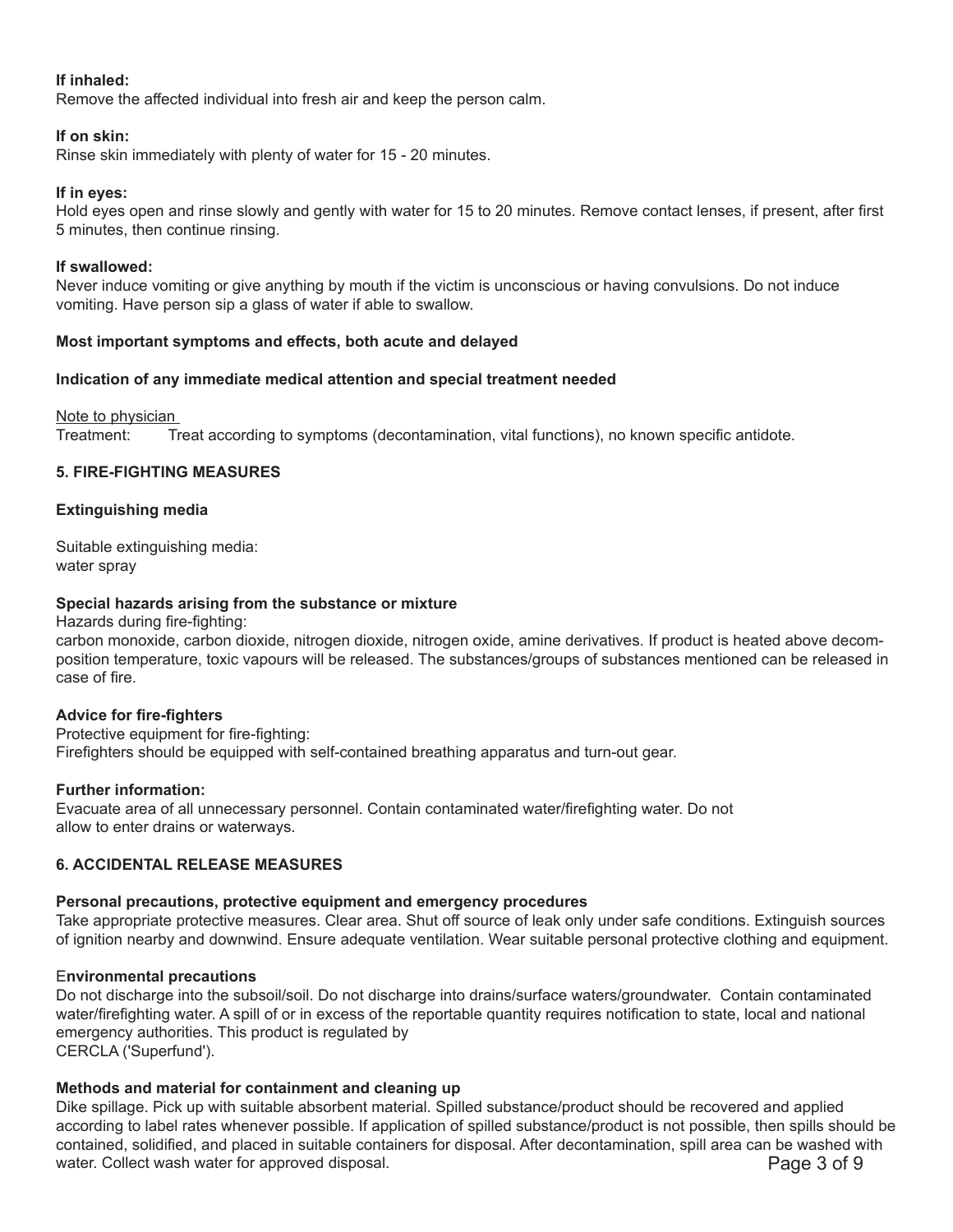# **7. HANDLING AND STORAGE**

### **Precautions for safe handling**

RECOMMENDATIONS ARE FOR MANUFACTURING, COMMERCIAL BLENDING, AND PACKAGING WORKERS. PESTICIDE APPLICATORS & WORKERS must refer to the Product Label and Directions for Use attached to the product. Provide good ventilation of working area (local exhaust ventilation if necessary). Keep away from sources of ignition - No smoking. Keep container tightly sealed. Protect against heat. Handle and open container with care. Do not open until ready to use. Once container is opened, content should be used as soon as possible. Provide means for controlling leaks and spills. Follow label warnings even after container is emptied. The substance/product may be handled only by appropriately trained personnel. Avoid all direct contact with the substance/product. Avoid contact with the skin, eyes and clothing. Avoid inhalation of dusts/mists/vapours. Wear suitable personal protective clothing and equipment.

#### **Protection against fire and explosion:**

The relevant fire protection measures should be noted. Fire extinguishers should be kept handy. Avoid all sources of ignition: heat, sparks, open flame. Avoid extreme heat. Ground all transfer equipment properly to prevent electrostatic discharge. Electrostatic discharge may cause ignition.

### **Conditions for safe storage, including any incompatibilities**

Segregate from incompatible substances. Segregate from foods and animal feeds. Segregate from textiles and similar materials.

Further information on storage conditions: Keep only in the original container in a cool, dry, well-ventilated place away from ignition sources, heat or flame. Protect containers from physical damage. Protect against contamination. The authority permits and storage regulations must be observed.

#### Storage stability:

May be kept indefinitely if stored properly.

If an expiry date is mentioned on the packaging/label this takes priority over the statements on storage duration in this safety data sheet.

# **8. EXPOSURE CONTROLS/PERSONAL PROTECTION**

# **Users of a pesticidal product should refer to the product label for personal protective equipment requirements.**

#### **Components with occupational exposure limits**

| Ethanol | OSHA PEL         | PEL 1,000 ppm 1,900 mg/m3; TWA value |
|---------|------------------|--------------------------------------|
|         |                  | 1,000 ppm 1,900 mg/m3;               |
|         | <b>ACGIH TLV</b> | STEL value 1,000 ppm;                |

#### **Advice on system design:**

Whenever possible, engineering controls should be used to minimize the need for personal protective equipment.

# **Personal protective equipment RECOMMENDATIONS FOR MANUFACTURING, COMMERCIAL BLENDING, AND PACKAGING WORKERS:**

#### **Respiratory protection:**

Wear respiratory protection if ventilation is inadequate. Wear a NIOSH-certified (or equivalent) organic vapour/particulate respirator. For situations where the airborne concentrations may exceed the level for which an air purifying respirator is effective, or where the levels are unknown or Immediately Dangerous to Life or Health (IDLH), use NIOSH-certified full facepiece pressure demand self-contained breathing apparatus (SCBA) or a full face piece pressure demand supplied-air respirator (SAR) with escape provisions.

#### **Hand protection:**

Chemical resistant protective gloves, Protective glove selection must be based on the user's assessment of the workplace hazards.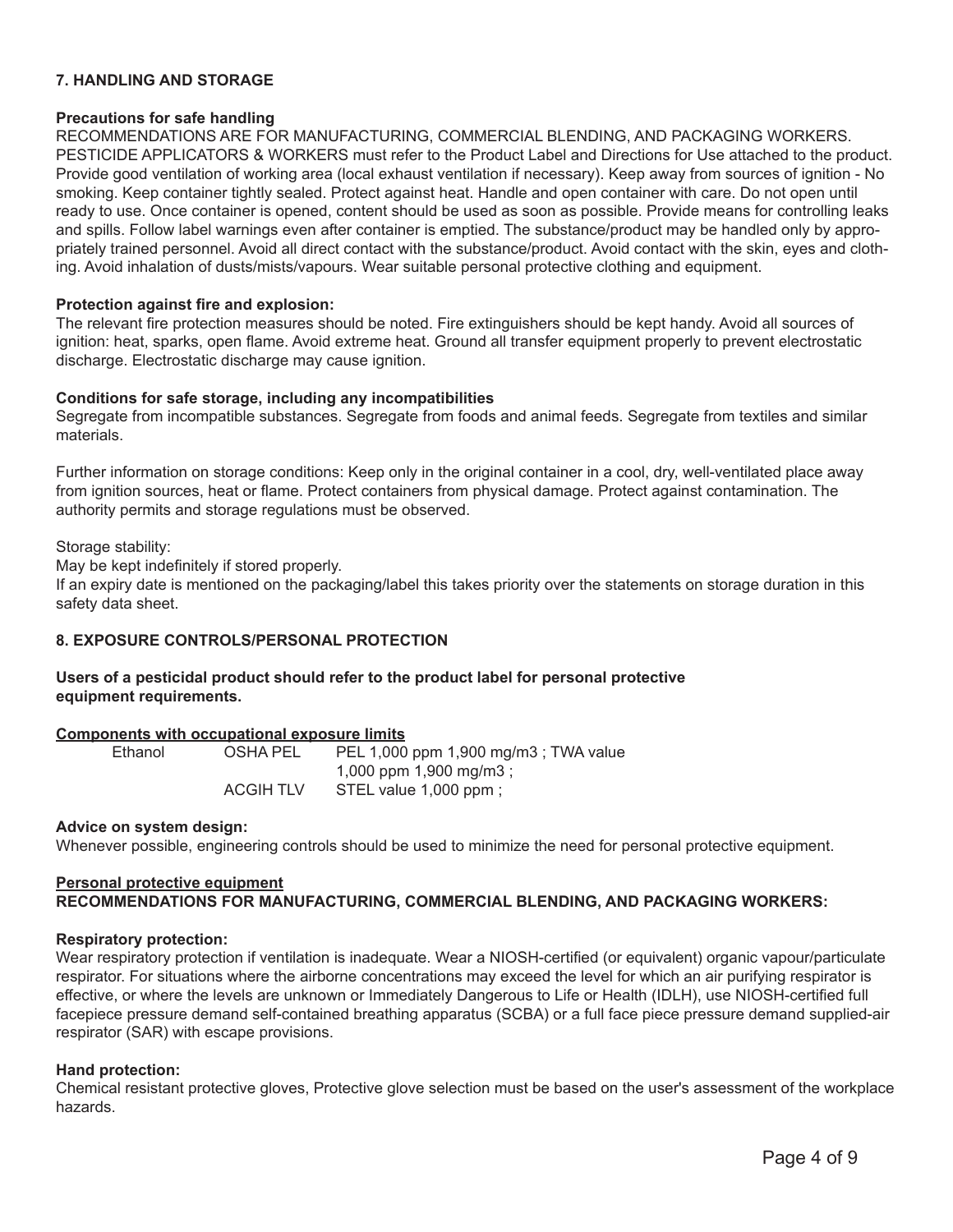# **Eye protection:**

Safety glasses with side-shields. Tightly fitting safety goggles (chemical goggles). Wear face shield if splashing hazard exists.

#### **Body protection:**

Body protection must be chosen depending on activity and possible exposure, e.g. head protection, apron, protective boots, chemical-protection suit.

#### **General safety and hygiene measures:**

RECOMMENDATIONS FOR MANUFACTURING, COMMERCIAL BLENDING, AND PACKAGING WORKERS Wear long sleeved work shirt and long work pants in addition to other stated personal protective equipment. Work place should be equipped with a shower and an eye wash. Handle in accordance with good industrial hygiene and safety practice. Personal protective equipment should be decontaminated prior to reuse. Gloves must be inspected regularly and prior to each use. Replace if necessary (e.g. pinhole leaks). Take off immediately all contaminated clothing. Store work clothing separately. Hands and/or face should be washed before breaks and at the end of the shift. No eating, drinking, smoking or tobacco use at the place of work. Keep away from food, drink and animal feeding stuffs.

### **9. PHYSICAL AND CHEMICAL PROPERTIES**

| Form:                  | liquid                                                            |                        |  |
|------------------------|-------------------------------------------------------------------|------------------------|--|
| Odour:                 | soap-like                                                         |                        |  |
| Odour threshold:       | Not determined due to potential health hazard by inhalation.      |                        |  |
| Colour:                | colourless                                                        |                        |  |
| pH value:              | 7.6                                                               | (pH Meter)             |  |
|                        | $(1 (m),$ approx. 22 $^{\circ}$ C)                                |                        |  |
| Freezing point:        | approx. 0 °C                                                      |                        |  |
|                        | Information applies to the solvent.                               |                        |  |
| Boiling range:         | approx. 100 °C                                                    |                        |  |
|                        | Information applies to the solvent.                               |                        |  |
| Flash point:           | > 85 °C                                                           | (ASTM D56, closed cup) |  |
|                        | No flash point - Measurement made                                 |                        |  |
|                        | up to the indicated temperature, pilot                            |                        |  |
|                        | light extinguishes.                                               |                        |  |
| Lower explosion limit: | 4(V)                                                              | (air)                  |  |
| Upper explosion limit: | 19 $(V)$                                                          | (air)                  |  |
| Vapour pressure:       | approx. 23 hPa ( $20^{\circ}$ C)                                  |                        |  |
|                        | Information applies to the solvent.                               |                        |  |
| Density:               | $0.987$ g/cm3 (20 $^{\circ}$ C)                                   |                        |  |
| Vapour density:        | not applicable                                                    |                        |  |
| Self-ignition          | Based on the water content the                                    |                        |  |
| temperature:           | product does not ignite.                                          |                        |  |
| Thermal decomposition: | carbon monoxide, carbon dioxide, nitrogen dioxide, nitrogen oxide |                        |  |
|                        | Stable at ambient temperature. If product is heated above         |                        |  |
|                        | decomposition temperature toxic vapours may be released. To       |                        |  |
|                        | avoid thermal decomposition, do not overheat.                     |                        |  |
| Viscosity, dynamic:    | 15.25 mPa.s<br>$(21^{\circ}C)$                                    | (ASTM 02983)           |  |
| Solubility in water:   | fully soluble                                                     |                        |  |
| Evaporation rate:      | not applicable                                                    |                        |  |
| Other Information:     | If necessary, information on other physical and chemical          |                        |  |
|                        | parameters is indicated in this section.                          |                        |  |

# **10. STABILITY AND REACTIVITY**

# **Reactivity**

No hazardous reactions if stored and handled as prescribed/indicated.

Corrosion to metals: Corrosive effects to metal are not anticipated. Page 5 of 9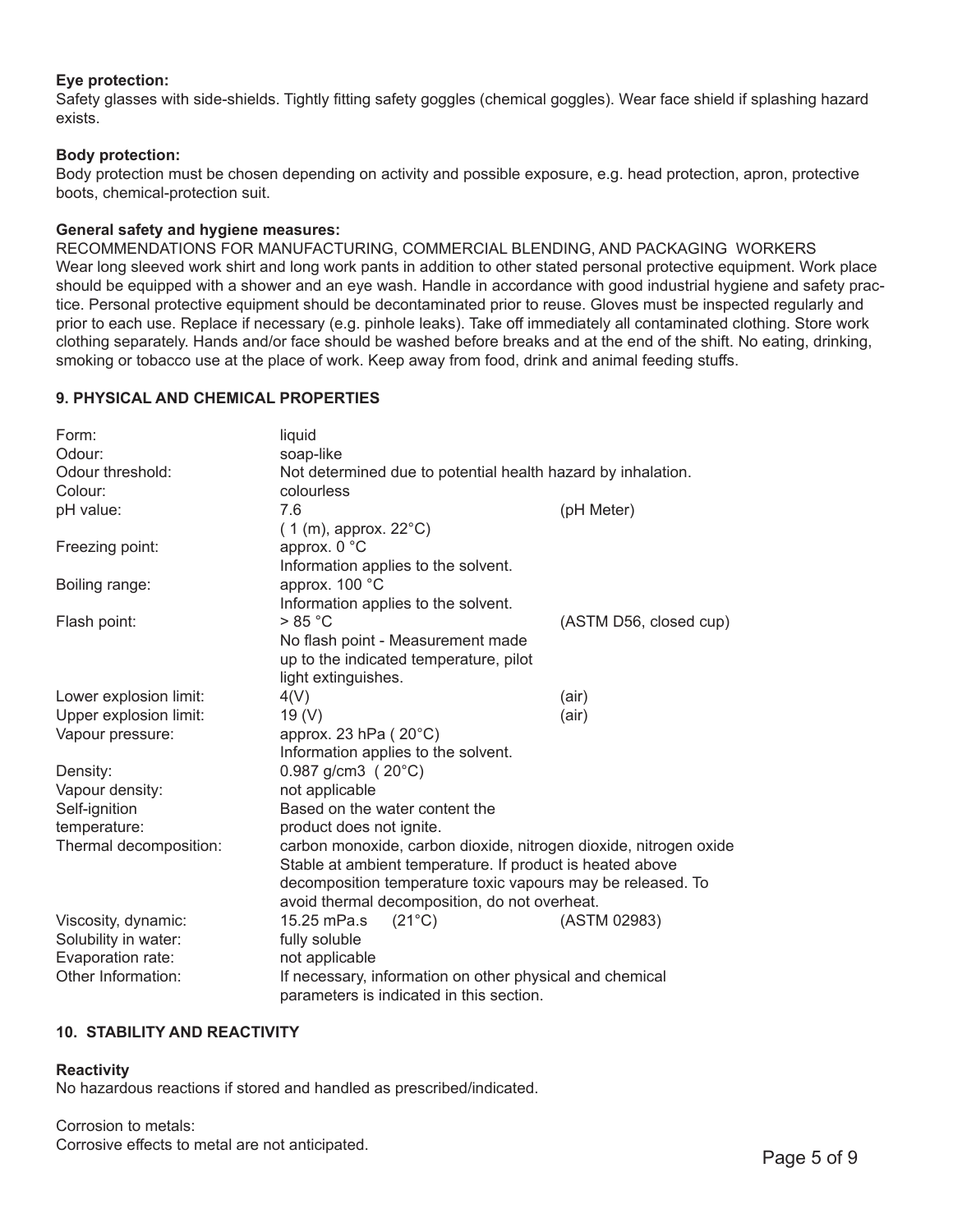#### Oxidizing properties:

Based on its structural properties the product is not classified as oxidizing.

#### **Chemical stability**

The product is stable if stored and handled as prescribed/indicated.

#### **Possibility of hazardous reactions**

The product is chemically stable.

#### **Conditions to avoid**

Avoid all sources of ignition: heat, sparks, open flame. Avoid prolonged storage. Avoid electro-static discharge. Avoid contamination. Avoid prolonged exposure to extreme heat. Avoid extreme temperatures.

#### **Incompatible materials**

anionic substances, oxidizing agents

#### **Hazardous decomposition products**

#### Decomposition products:

No hazardous decomposition products if stored and handled as prescribed/indicated., Prolonged thermal loading can result in products of degradation being given off.

Thermal decomposition:

Possible thermal decomposition products:

carbon monoxide, carbon dioxide, nitrogen dioxide, nitrogen oxide

Stable at ambient temperature. If product is heated above decomposition temperature toxic vapours may be released. To avoid thermal decomposition, do not overheat.

### **11. TOXICOLOGICAL INFORMATION**

#### **Primary routes of exposure**

Routes of entry for solids and liquids are ingestion and inhalation, but may include eye or skin contact. Routes of entry for gases include inhalation and eye contact. Skin contact may be a route of entry for liquefied gases.

#### **Acute Toxicity/Effects**

#### Acute toxicity

Assessment of acute toxicity: Slightly toxic after single ingestion. Moderately toxic after short-term skin contact. Moderately toxic after short-term inhalation.

Oral Type of value: LD50 Species: rat Value: 1,750 - 5,000 mg/kg

**Inhalation** Type of value: LC50 Species: rat Value: 0.054 - 0.51 mgll

The product has not been tested. The statement has been derived from substances/products of a similar structure or composition.

**Dermal** Type of value: LD50 Species: rat Value: 930 mg/kg

Irritation / corrosion Assessment of irritating effects: May cause moderate but temporary irritation to the eyes. Corrosive to the skin. Page 6 of 9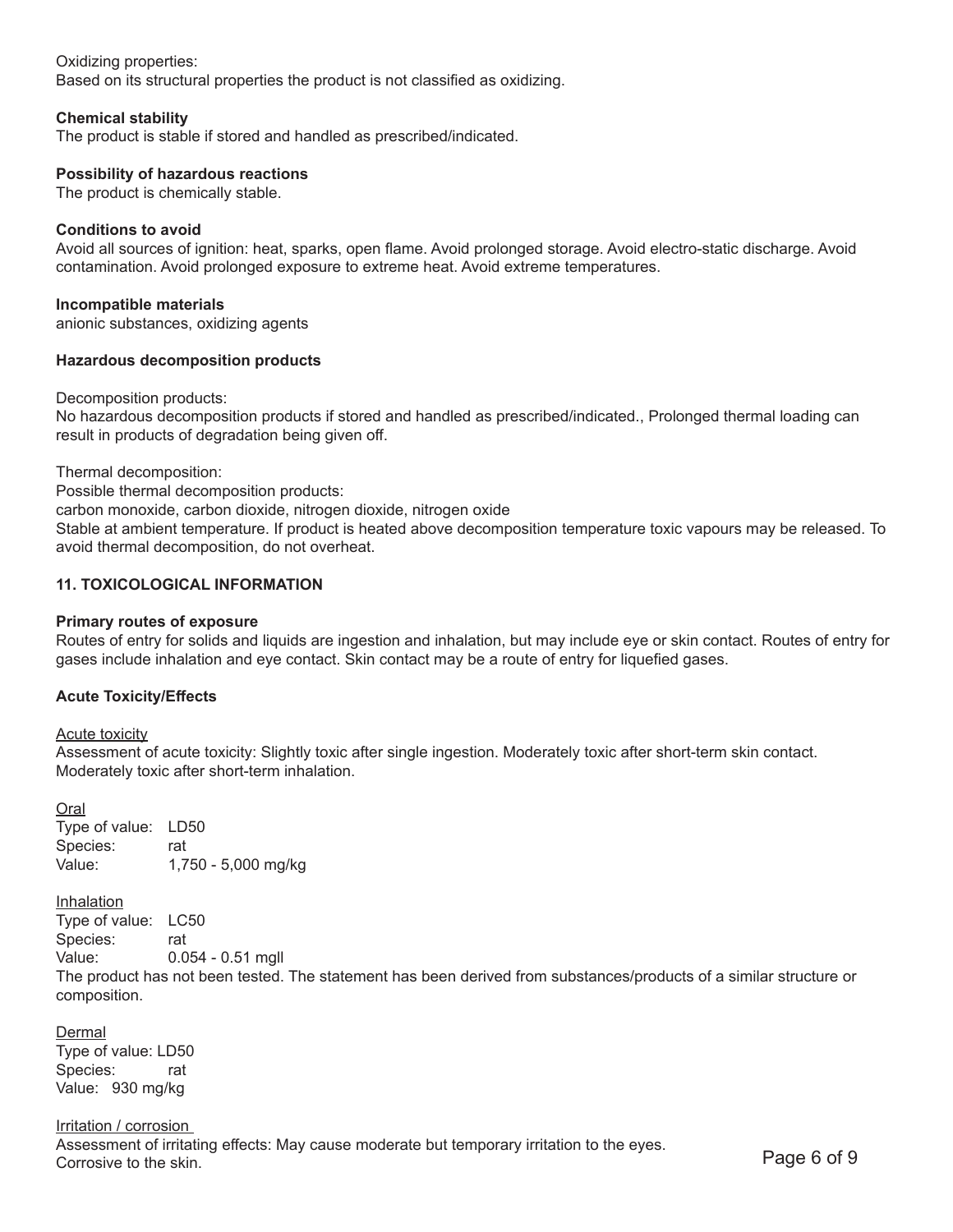# Skin Species: rabbit Result: Corrosive. The product has not been tested. The statement has been derived from substances/products of a similar structure or composition.

Eye Species: rabbit Result: non-irritant Method: EPA Guideline

#### **Sensitization**

Assessment of sensitization: Skin sensitizing effects were not observed in animal studies.

modified Buehler test Species: guinea pig Result: Non-sensitizing. The product has not been tested. The statement has been derived from substances/products of a similar structure or composition.

# **Chronic Toxicity/Effects**

Genetic toxicity

Assessment of mutagenicity: The product has not been tested. The statement has been derived from substances/products of a similar structure or composition. The substance was not mutagenic in a test with mammals.

### **Carcinogenicity**

Assessment of carcinogenicity: The product has not been tested. The statement has been derived from substances/products of a similar structure or composition. No carcinogenic potential can be deduced from other studies with rats and mice.

# **Teratogenicity**

Assessment of teratogenicity: The product has not been tested. The statement has been derived from the properties of the individual components. Animal studies gave no indication of a developmental toxic effect at doses that were not toxic to the parental animals.

# **12. ECOLOGICAL INFORMATION**

# **Toxicity**

Aquatic toxicity Assessment of aquatic toxicity: Acutely toxic for aquatic organisms.

Toxicity to fish Highly toxic.

Aquatic invertebrates Very highly toxic.

Aquatic plants No data available.

**Chronic toxicity to fish**  No observed effect concentration 0.53 mgll, Pimephales promelas (static)

# Chronic toxicity to aquatic invertebrates No observed effect concentration 0.047 mgll, Mysidopsis bahia (static) The ecological data given are those of the active ingredient. The ecological data given are those of the active ingredient.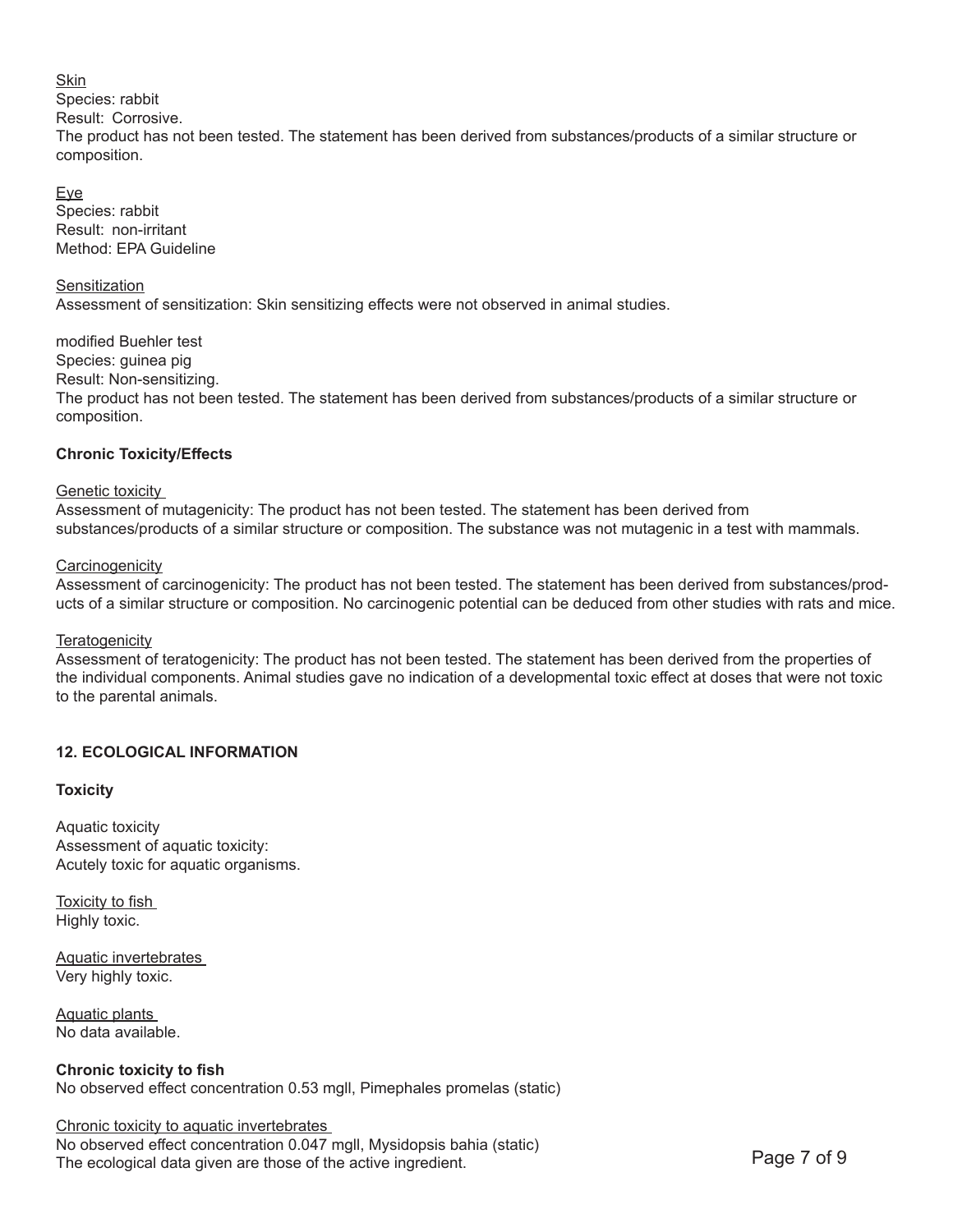#### **Persistence and degradability**

Assessment biodegradation and elimination (H20) Product is expected to be readily biodegradable.

#### **Bioaccumulative potential**

Assessment bioaccumulation potential The product has not been tested. The statement has been derived from the properties of the individual components.

#### **13. DISPOSAL CONSIDERATIONS**

#### **Waste disposal of substance:**

Pesticide wastes are regulated. If pesticide wastes cannot be disposed of according to label instructions, contact the State Pesticide or Environmental Control Agency or the Hazardous Waste representative at the nearest EPA Regional Office for guidance.

#### **Container disposal:**

Rinse thoroughly at least three times (triple rinse) in accordance with EPA recommendations. Consult state or local disposal authorities for approved alternative procedures such as container recycling. Recommend crushing, puncturing or other means to prevent unauthorized use of used containers.

#### **14. TRANSPORT INFORMATION**

| <b>Land transport</b><br><b>USDOT</b>      |                                                                                                   |
|--------------------------------------------|---------------------------------------------------------------------------------------------------|
| Hazard class:                              | 8                                                                                                 |
| Packing group:                             | Ш                                                                                                 |
| ID number:<br>Hazard label:                | <b>UN 3267</b><br>8                                                                               |
| Proper shipping name:                      | CORROSIVE LIQUID, BASIC, ORGANIC, N.O.S. (contains<br>QUATERNARY AMMONIUM COMPOUNDS)              |
| Sea transport<br><b>IMDG</b>               |                                                                                                   |
| Hazard class:                              | 8                                                                                                 |
| Packing group:                             | $\mathbf{III}$                                                                                    |
| ID number:                                 | <b>UN 3267</b>                                                                                    |
| Hazard label:                              | 8                                                                                                 |
| Marine pollutant:<br>Proper shipping name: | <b>NO</b><br>CORROSIVE LIQUID, BASIC, ORGANIC, N.O.S. (contains<br>QUATERNARY AMMONIUM COMPOUNDS) |
| Air transport<br><b>IATA/ICAO</b>          |                                                                                                   |
| Hazard class:                              | 8                                                                                                 |
| Packing group:                             | $\mathbf{III}$                                                                                    |
| ID number:                                 | <b>UN 3267</b>                                                                                    |
| Hazard label:                              | 8                                                                                                 |
| Proper shipping name:                      | CORROSIVE LIQUID, BASIC, ORGANIC, N.O.S. (contains<br>QUATERNARY AMMONIUM COMPOUNDS)              |
|                                            |                                                                                                   |

#### **Further information**

DOT: This product may be classified as ORM-D (Consumer Commodity) or Limited Quantity. After 12/31/2020, ORM-D will not apply.